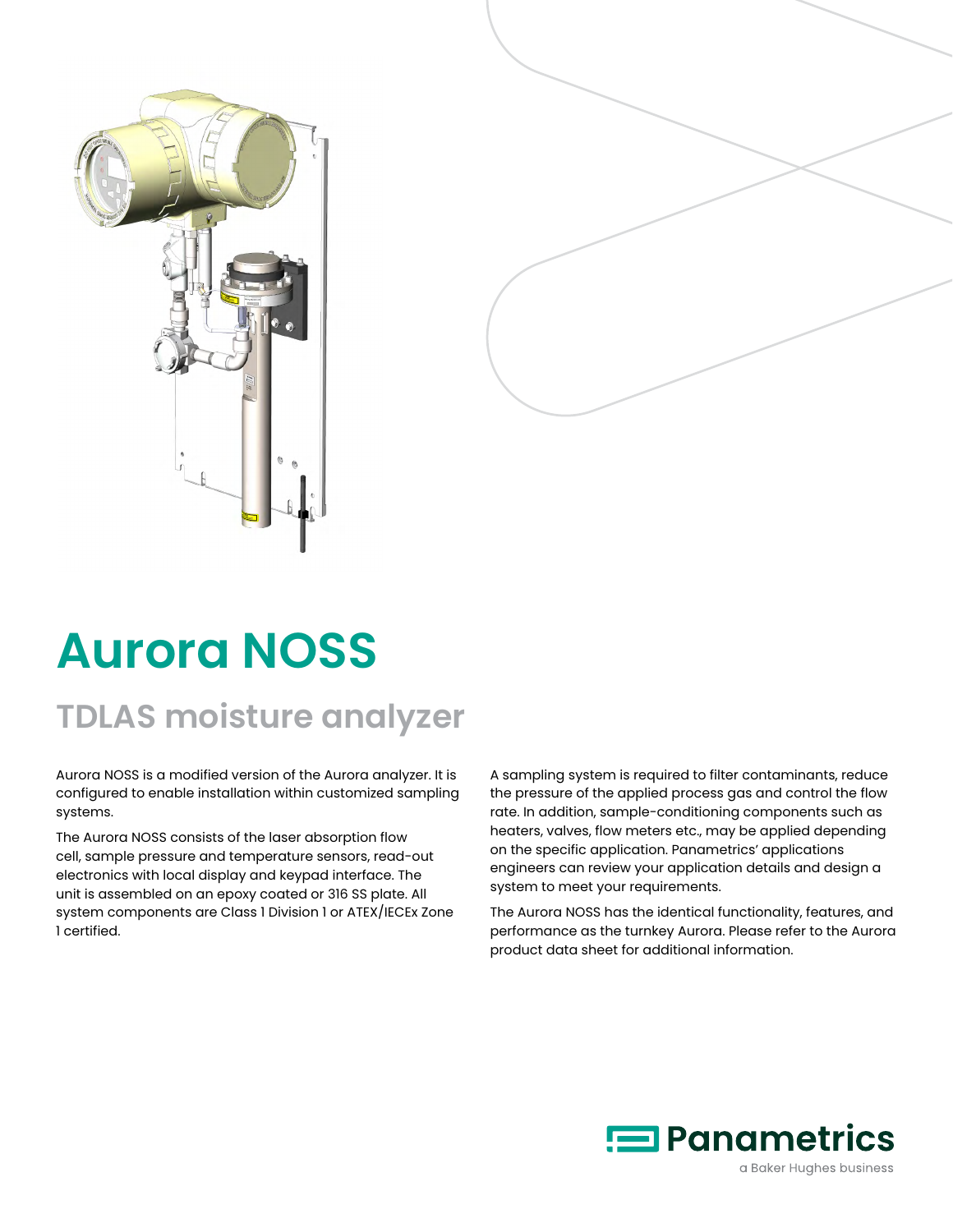## **Dimensions**



Dimensions in inches (mm)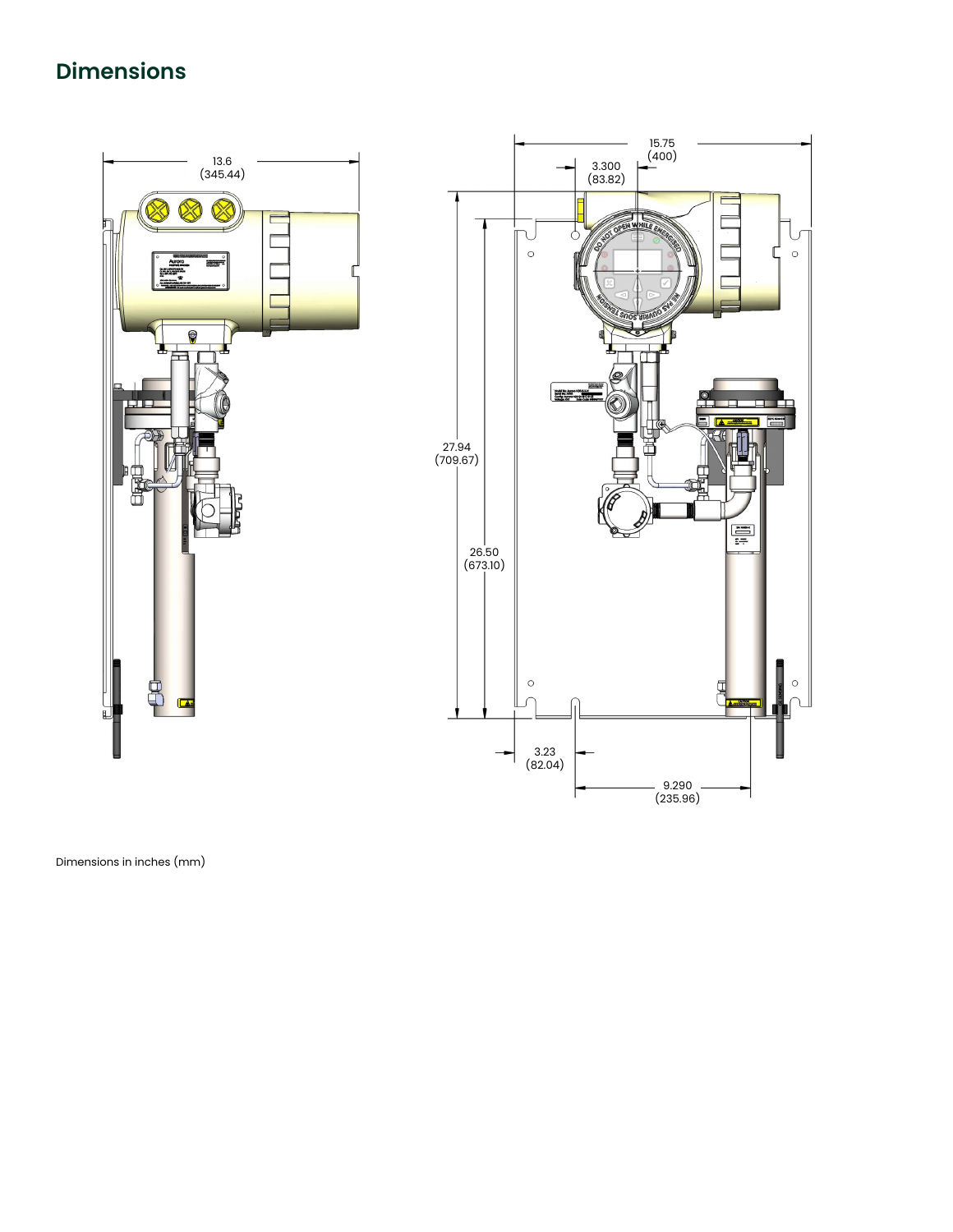### **Specifications**

#### **Power**

100-240 VAC, 50-60 Hz, 10 W 18-32 VDC (24 VDC nominal), 10 W

#### **Range**

**Parts per million by volume** 0 to 5000 ppmv For CO<sub>2</sub> applications: 0 to 1000 ppmv

**Dew/frost point**  -97.1° to 27.3°F (-71.7° to –2.6°C) frost point @ STP of 25°C, 14.696 psia

#### **Process dew/frost point**

Process or equivalent dew point/frost point by calculation with process pressure signal (4-20 mA) or constant pressure value.

Notes: Readings below 0°C (32°F) are in "frost point" temperature and above 0°C (32°F) are in "dew point" temperature.

#### **Absolute humidity**

0.095 to 237 lbs/MMSCF (1.52 to 3,803 mg/m3)

#### **Accuracy**

Parts per million by volume ±1% of reading or ±2 ppmv, whichever is greater; for >1000 ppmv ±5% of reading.

For CO<sub>2</sub> applications: ±3% of reading or ±5 ppmv

For H<sub>2</sub> recycle applications:  $\pm$ 1% of reading or  $\pm$ 2 ppmv (for up to  $\pm 5\%$  H<sub>2</sub> and  $\pm 1\%$  C<sub>2</sub>H<sub>6</sub> variation from nominal calibration composition).

Individual instrument calibrated accuracy conditions provided in Certificate of Conformance. Accuracy of other parameters derived from ppmv.

#### **Repeatability**

Parts per million by volume ±0.2 ppmv or ±0.1%, whichever is greater.

For CO<sub>2</sub> applications:  $\pm 1.0$  ppmv or  $\pm 0.5$ %, whichever is greater.

**Other moisture parameters**  Derived from ppmv

#### **Response time**

#### **Optical response**

< 2 seconds

#### **System response**

The system response is dependent on the length of sample tubing, sample system components, flow rate and pressure, and the change in moisture concentration.

#### **Operating pressure**

**Operating sample cell pressure** 

10 to 25 psia (69 to 172 Pa)

#### **Maximum sample cell pressure**

200 psi (1380 kPa)

Notes: Higher pressure available with application of additional sampling system components.

#### **Operating temperature**

#### **Operating temperature range**

-20° to 65°C (-4° to 149°F)

#### **Flowrate**

#### **Sample cell flowrate**

10 to 60 SLH (0.4 to 2 SCFH ); 30 SLH (1 SCFH) nominal

Notes: A fast loop bypass of 5-10x of the sample cell flow rate is recommended.

#### **Display**

#### **Backlit LCD**

Three programmable simultaneous parameters. Alphanumeric status and diagnostic display.

#### **LED indicators**

Power, laser temperature stability, keypad lockout and faults.

#### **User interface**

Keypad is programmable "through-the-glass" via magnetic stylus.